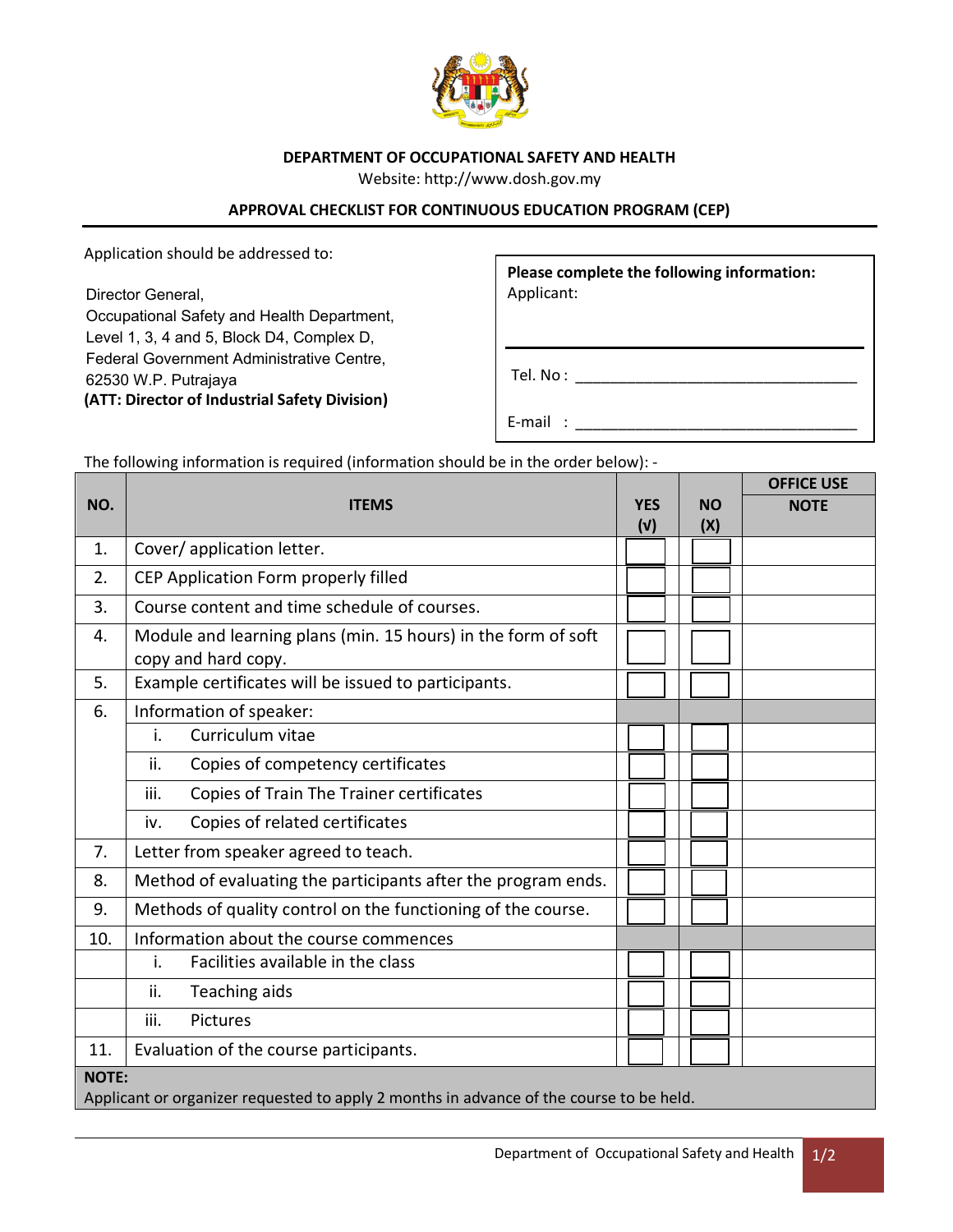| For Office Use:                                                                    |                   |  |  |  |  |  |  |
|------------------------------------------------------------------------------------|-------------------|--|--|--|--|--|--|
|                                                                                    |                   |  |  |  |  |  |  |
| $\ddot{\cdot}$ , and the contract of the contract of the contract of $\dot{\cdot}$ |                   |  |  |  |  |  |  |
| ÷                                                                                  |                   |  |  |  |  |  |  |
| ÷<br><u> 1980 - John Stone, Amerikaansk politiker (</u> † 1920)                    |                   |  |  |  |  |  |  |
| $\mathcal{C}^{\mathcal{C}}$                                                        |                   |  |  |  |  |  |  |
| ii. Industrial Safety Division                                                     | iii. PP Unit Head |  |  |  |  |  |  |
|                                                                                    |                   |  |  |  |  |  |  |
|                                                                                    |                   |  |  |  |  |  |  |
|                                                                                    |                   |  |  |  |  |  |  |
|                                                                                    |                   |  |  |  |  |  |  |

| For Officer Use (BKI): |                                  |  |  |  |  |  |
|------------------------|----------------------------------|--|--|--|--|--|
|                        | Receive Date : _________________ |  |  |  |  |  |
| Document               | : Complete / Not Complete        |  |  |  |  |  |
| <b>Note</b>            | ÷                                |  |  |  |  |  |
|                        |                                  |  |  |  |  |  |